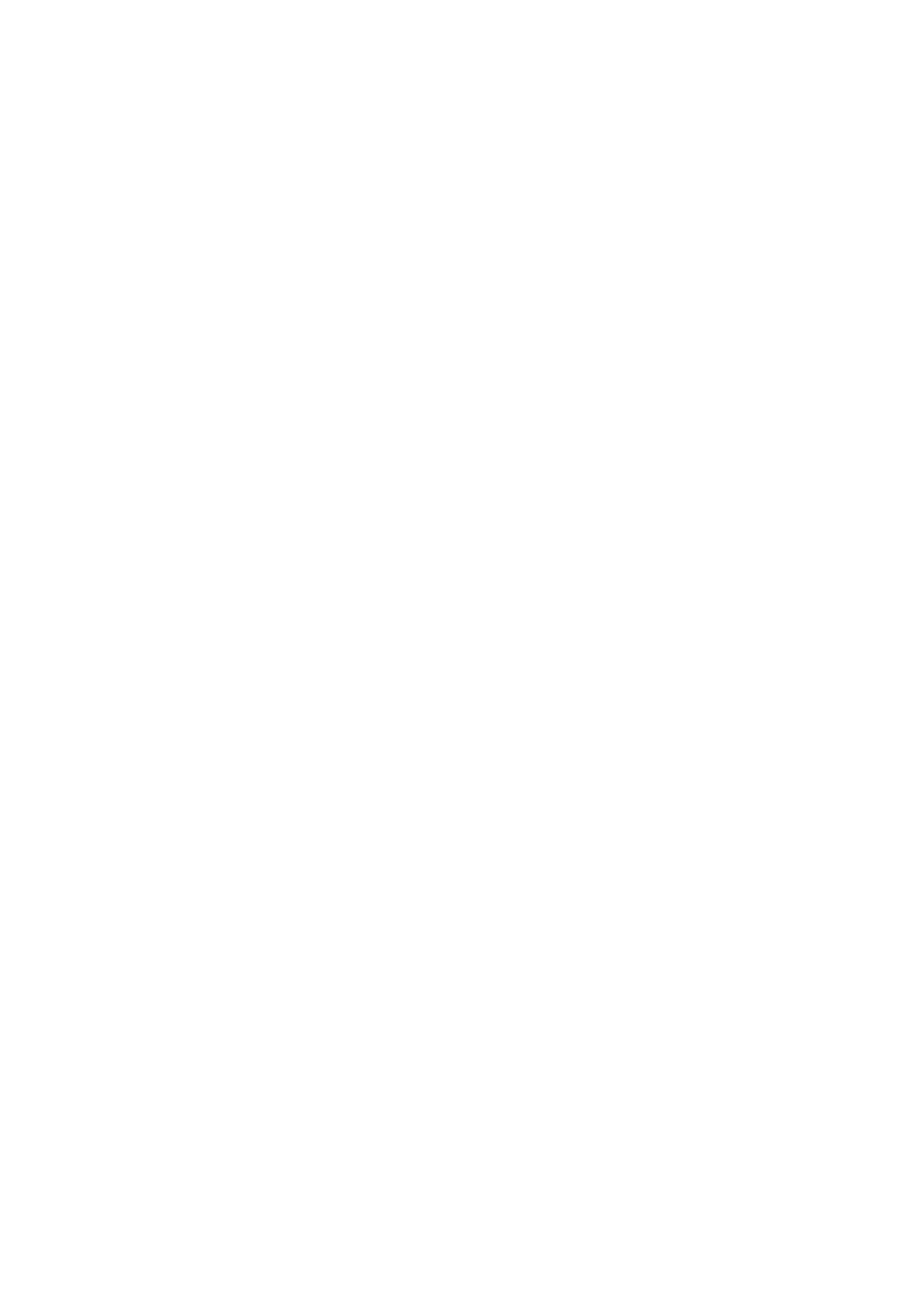# [AS INTRODUCED]



TO

Prohibit the import of wild animal specimens derived from trophy hunting; and for connected purposes.

 $\sum$  E IT ENACTED by the Queen's most Excellent Majesty, by and with the advice<br>and consent of the Lords Spiritual and Temporal, and Commons, in this present<br>Parliament assembled, and by the authority of the same as follo and consent of the Lords Spiritual and Temporal, and Commons, in this present Parliament assembled, and by the authority of the same, as follows: -

## **1 Prohibition on imports of hunting trophies**

- (1) Importing hunting trophies is prohibited.
- (2) "Imports" of hunting trophies means—
	- (a) bringing into the UK by air, sea or land from outside the UK;
	- (b) attempting, arranging or assisting the transportation, carrying or *5* shipping;
	- (c) receiving, holding or storing items in transit from another country en route to a third country;
	- (d) importing into the United Kingdom for personal or household effects, for sale or hire.
- (3) "Hunting trophy" includes the body or part of the body of an animal that has been hunted and killed and for which the intent is to keep the body or body part as a souvenir.
- (4) "Trophy hunting" means a form of hunting of animals in which the hunter seeks to acquire a body or body part of an animal for recreation and as a souvenir of the hunt. It is distinct from control of wild or managed populations and from hunting for subsistence, to meet essential human needs, or for production of meat for human consumption.

## **2 Registration of existing hunting trophies**

- (1) Hunting trophies imported into the United Kingdom prior to this Act coming *20* into force shall be registered with the Secretary of State.
- (2) The owner of the hunting trophy must—
	- (a) give their name and address;
	- (b) provide a description of the item and of any distinguishing features that it has;

*10*

*15*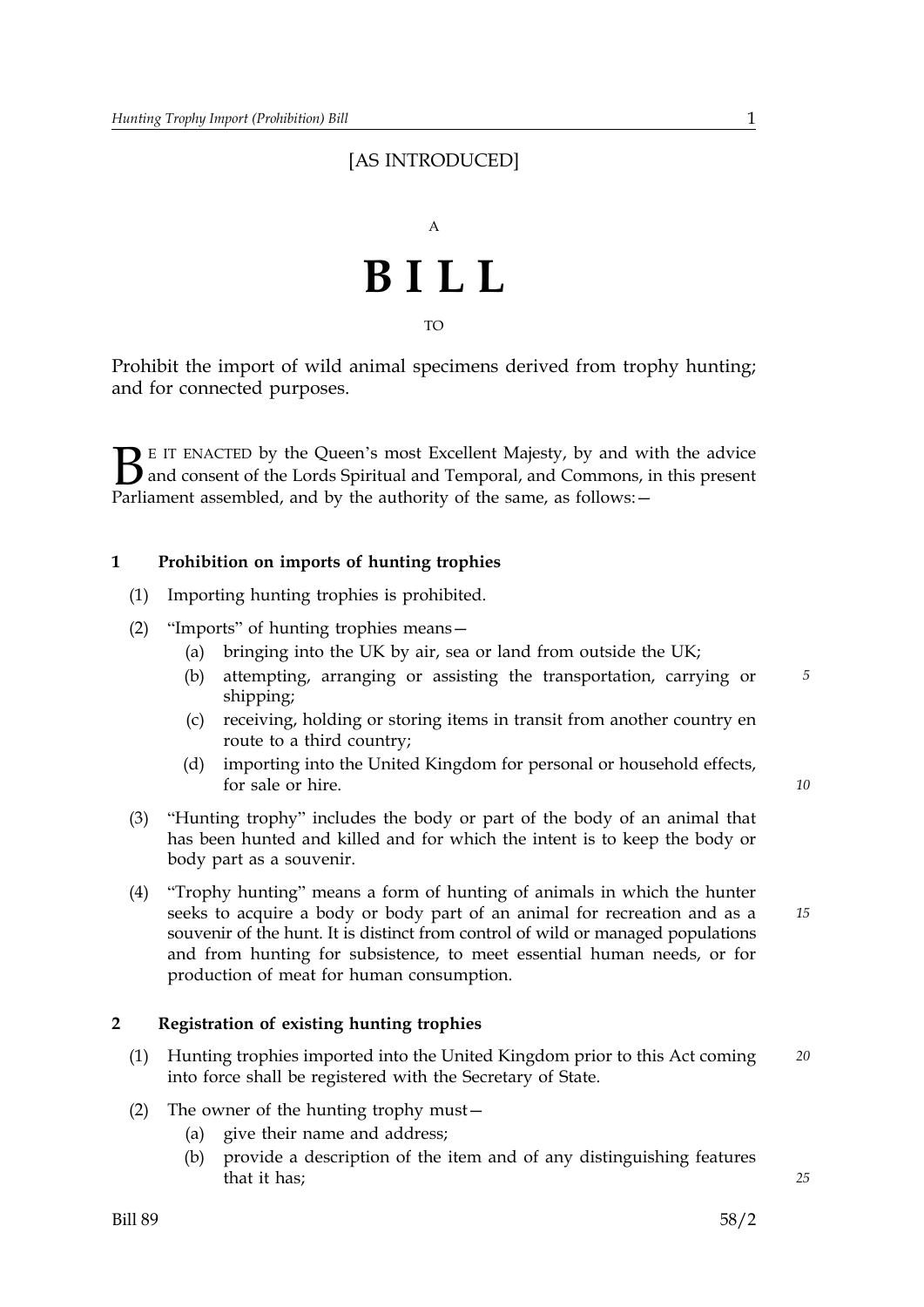- (c) provide a photograph of the item showing any such features;
- (d) make a declaration that the item was imported prior to the enactment of the legislation;
- (e) provide documentation relating to its importation, including proof of date of importation;
- (f) provide proof of provenance, and if of a CITES-listed species, evidence of the relevant CITES permit.
- (3) The Secretary of State must keep a record of information (including photographs) provided to the Secretary of State.
- (4) The registration of an item ceases to be valid if the ownership of the item *10* changes. The new owner is required to make a fresh application for registration.
- (5) The Secretary of State may by regulations—
	- (a) make further provision about registration;
	- (b) create offences about failure to register or comply with registration *15* requirements punishable with a fine;
	- (c) about such offences.
- (6) Regulations under this section—
	- (a) are to be made by statutory instrument;
	- (b) may make different provision for different purposes; *20*

- (c) may not be made unless a draft of the statutory instrument containing the regulations has been laid before, and approved by resolution of, each House of Parliament.
- (7) In this section—
	- "CITES" means the Convention on International Trade in Endangered *25* Species of Wild Fauna and Flora;
	- "information" includes any declaration or photograph;
	- "relevant information" means any information given to the Secretary of State under section 10 or this section.

#### **3 Offence of breaching the prohibition or causing or facilitating a breach** *30*

- (1) It is an offence—
	- (a) to breach the prohibition in section 1,
	- (b) to cause the prohibition to be breached, or
	- (c) to facilitate a breach of the prohibition.

(2) A person who commits an offence under this section is liable— *35*

- (a) on summary conviction in England and Wales, to imprisonment for a term not exceeding 12 months or a fine (or both);
- (b) on summary conviction in Scotland, to imprisonment for a term not exceeding 12 months or a fine not exceeding the statutory maximum (or both);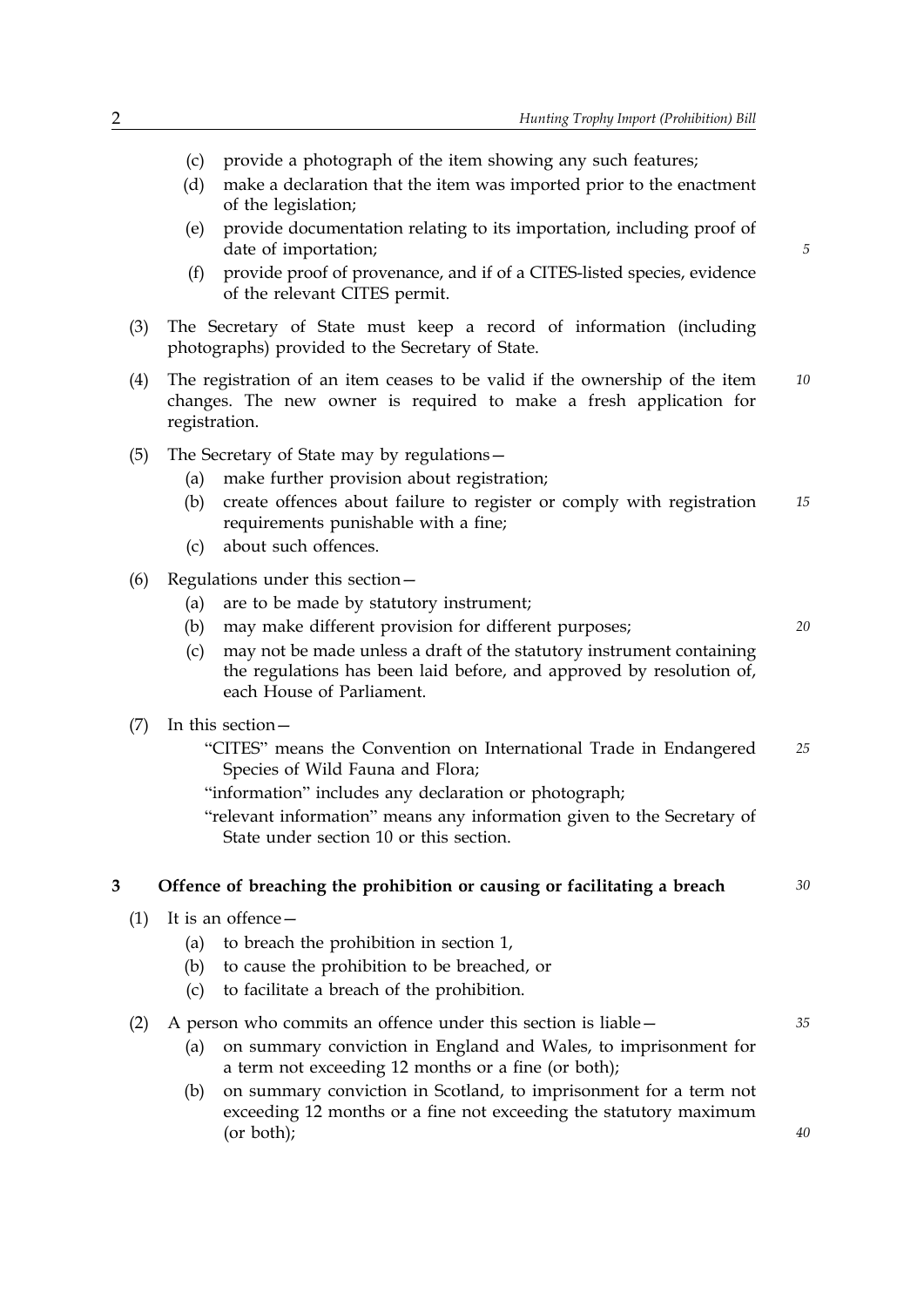- (c) on summary conviction in Northern Ireland, to imprisonment for a term not exceeding six months or a fine not exceeding the statutory maximum (or both);
- (d) on conviction on indictment, to imprisonment for a term not exceeding seven years or a fine (or both).
- (3) In relation to an offence committed before section 154(1) of the Criminal Justice Act 2003 comes into force, the reference in subsection (2)(a) to 12 months is to be read as a reference to six months.

## **4 Power to stop and search persons**

- (1) This section applies where a police or customs officer has reasonable grounds *10* to suspect that a person has committed, or is committing, a relevant offence.
- (2) The officer may—
	- (a) search the person for relevant evidence;
	- (b) stop and detain the person for the purposes of the search.
- (3) The powers conferred by this section may be exercised in any place to which *15* the officer lawfully has access (whether or not it is a place to which the public has access).
- (4) In this Act—

"police or customs officer" means—

- (a) a constable, *20*
- (b) a designated customs official, or
- (c) a designated NCA officer authorised by the Director General of the National Crime Agency (whether generally or specifically) to exercise the powers of a police or customs officer under this Act;
- "relevant evidence" means evidence that a relevant offence has been committed;

"relevant offence" means—

- (a) an offence in connection with registration under section 2, or
- (b) an offence under section 3. *30*

## **5 Power to stop and search vehicles**

- (1) This section applies where—
	- (a) a police or customs officer has reasonable grounds to suspect that there is relevant evidence in a vehicle, and
	- (b) the vehicle is not a dwelling. *35*
- (2) The officer may at any time—
	- (a) enter the vehicle and search it for relevant evidence;
	- (b) stop and detain the vehicle for the purposes of entering and searching it.

```
(3) Where— 40
```
*5*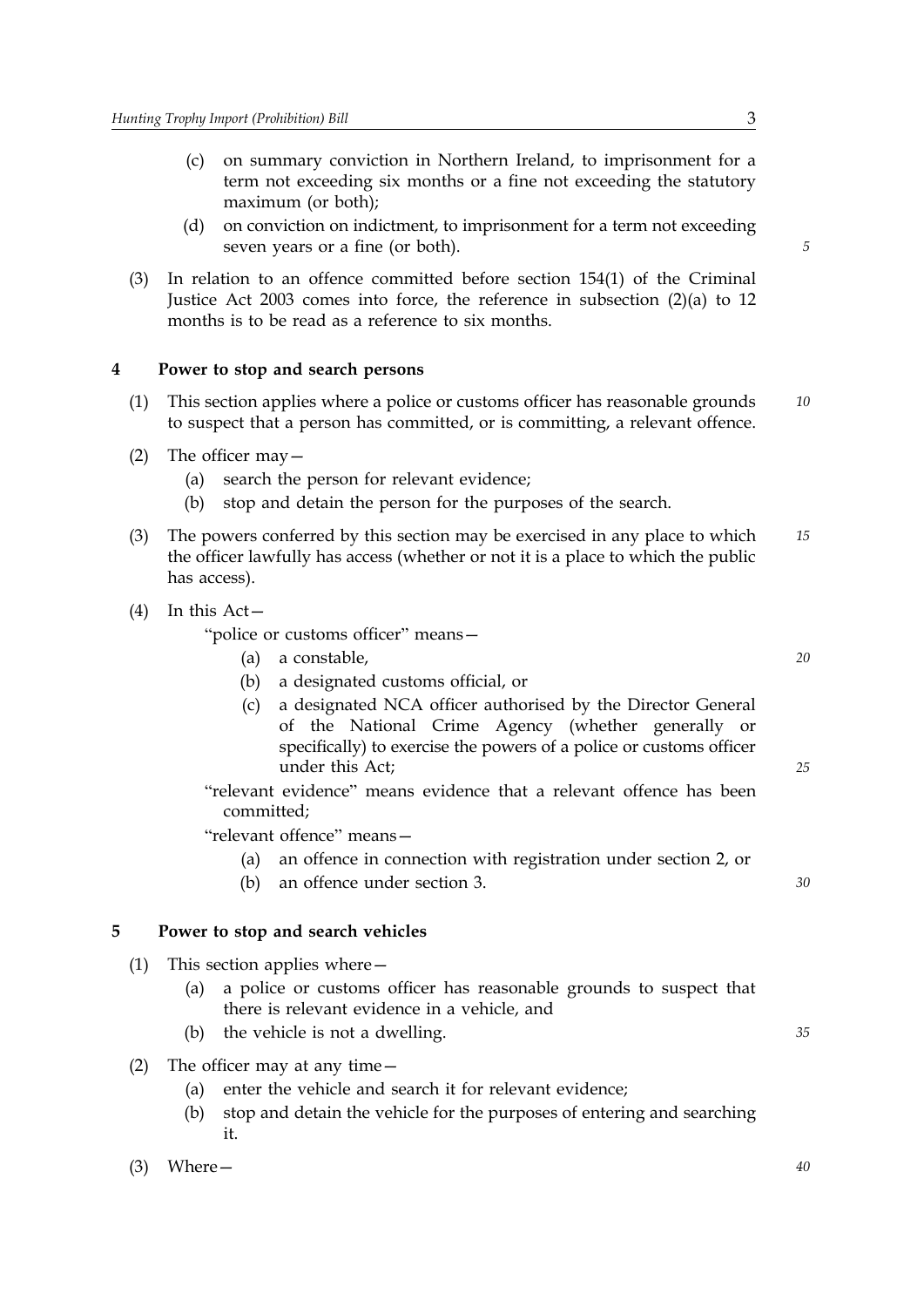- (a) a police or customs officer has stopped a vehicle under this section, and
- (b) the officer considers that it would be impracticable to search the vehicle in the place where it has stopped, the officer may require the vehicle to be taken to another place to enable the vehicle to be searched.
- (4) A police or customs officer may require—
	- (a) any person travelling in a vehicle, or
	- (b) the registered keeper of a vehicle, to provide any help and facilities, *10* with respect to matters under the person's control, that the officer considers would facilitate the exercise of a power conferred by this section.
- (5) The powers conferred by this section may be exercised in any place to which the officer lawfully has access (whether or not it is a place to which the public has access).
- (6) In this section "vehicle" does not include any vessel or aircraft (as to which, *15* see section 6).
- (7) For provisions conferring additional powers on police or customs officers to enter and search vehicles, see section 7.

#### **6 Power to board and search vessels and aircraft**

- (1) This section applies where— *20*
	- (a) a police or customs officer has reasonable grounds to suspect that there is relevant evidence in or on any vessel or aircraft, and
	- (b) the vessel or aircraft is not a dwelling.
- (2) The officer may at any time—
	- (a) board the vessel or aircraft; *25*
	- (b) search it for relevant evidence.
- (3) For the purposes of exercising the power conferred by subsection (2), the officer may require a vessel or aircraft—
	- (a) to stop, or
	- (b) to do anything else that would facilitate the boarding of that or any *30* other vessel or aircraft.
- (4) A police or customs officer who has boarded a vessel or aircraft may, for the purposes of disembarking from the vessel or aircraft, require that or any other vessel or aircraft—
	- (a) to stop, or *35*
	- (b) to do anything else that would enable the officer to disembark from the vessel or aircraft.
- (5) A police or customs officer may require any person on board a vessel or aircraft to provide any help and facilities, with respect to matters under that person's control, that the officer considers would facilitate the exercise of a power conferred by this section.

*5*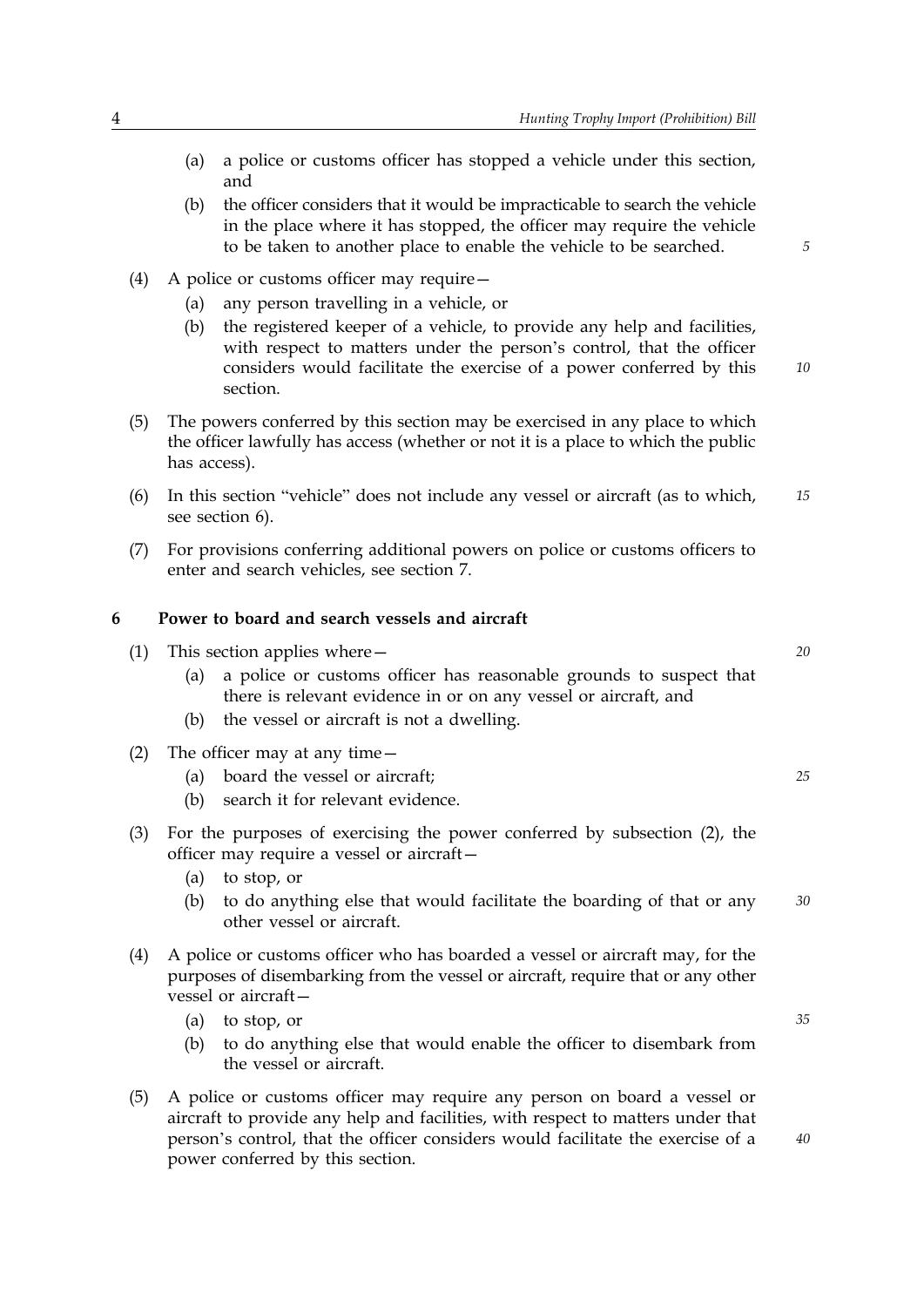- (6) The powers conferred by this section may be exercised in any place to which the officer lawfully has access (whether or not it is a place to which the public has access).
- (7) For provision conferring additional powers on police or customs officers to enter and search vessels and aircraft, see section 7.

#### **7 Warrants authorising entry and search of premises**

- (1) Where a justice is satisfied that the requirements in subsection (5) are met in relation to any premises, the justice may issue a warrant (a "search warrant") authorising a police or customs officer—
	- (a) to enter the premises; *10*
	- (b) to search them for relevant evidence.
- (2) A search warrant may be issued only on the application of  $-$ 
	- (a) a police or customs officer, in England and Wales or Northern Ireland;
	- (b) a police or customs officer or a procurator fiscal, in Scotland.
- (3) A police or customs officer may apply for a search warrant only if the officer *15* is a senior officer or is authorised by a senior officer to make the application. In this subsection "senior officer" means—
	- (a) a constable of at least the rank of inspector;
	- (b) a designated customs official of at least the grade of senior officer;
	- (c) a designated NCA officer of grade 3 or above. *20*
- (4) A search warrant may be either—
	- (a) a warrant that relates only to premises specified in the warrant (a "specific-premises warrant"), or
	- (b) *25* in the case of a warrant issued in England and Wales or Northern Ireland, a warrant that relates to any premises occupied or controlled by a person specified in the warrant (an "all-premises warrant").
- (5) The requirements of this subsection are met in relation to premises if there are reasonable grounds to suspect that—
	- (a) there are items on the premises that are relevant evidence, and
	- (b) in a case where the premises are specified in the application, any of *30* the conditions in subsection (6) is met.
- (6) The conditions referred to in subsection  $(5)(b)$  are  $-$ 
	- (a) that it is not practicable to communicate with any person entitled to grant entry to the premises;
	- (b) that it is not practicable to communicate with any person entitled to *35* grant access to the items;
	- (c) that entry to the premises is unlikely to be granted unless a warrant is produced;
	- (d) that the purpose of entry may be frustrated or seriously prejudiced unless a police or customs officer arriving at the premises can secure immediate entry to them.
- (7) In this Act "premises" includes any place and, in particular, includes—

*5*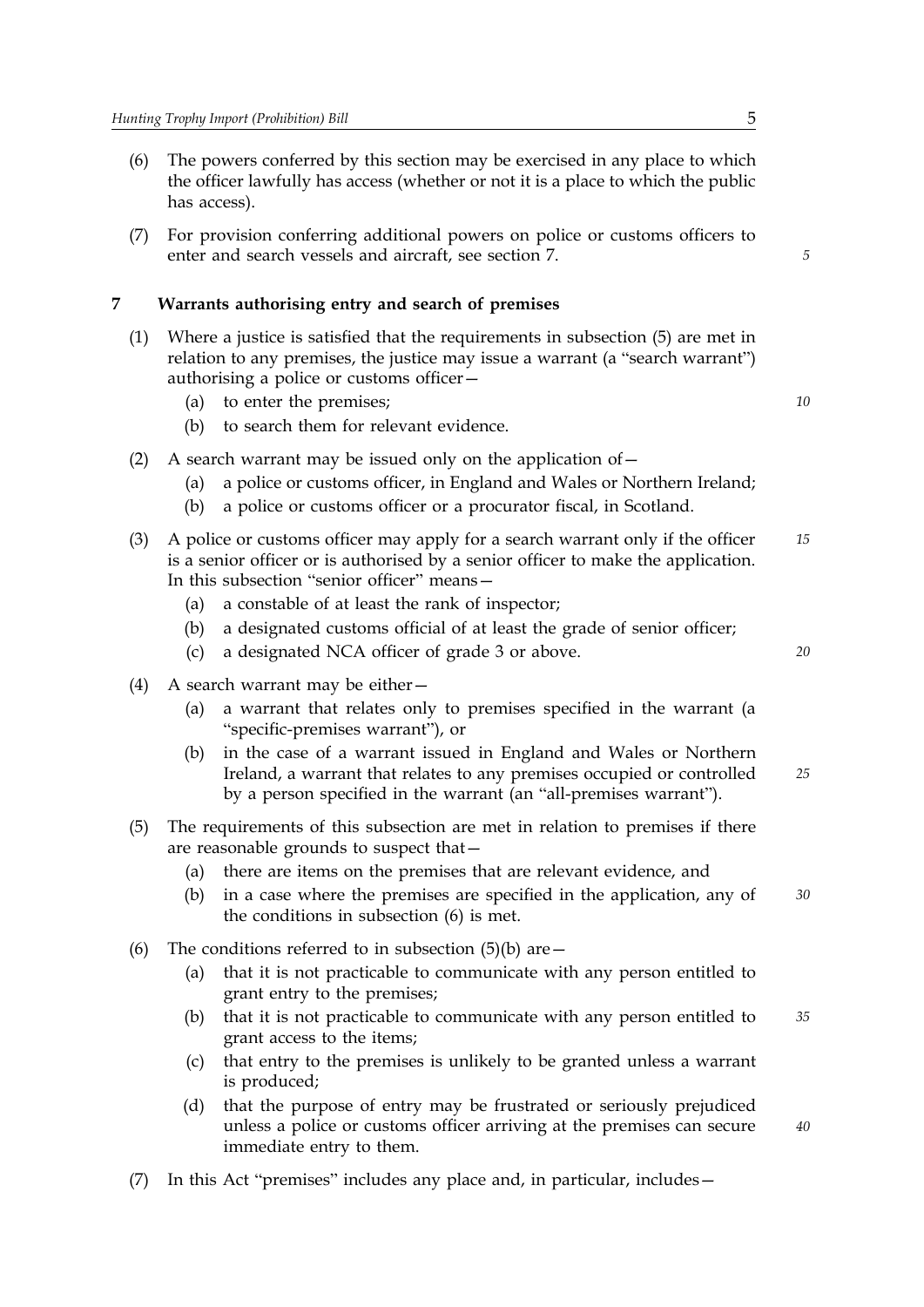- (a) a vehicle, vessel or aircraft;
- (b) a tent or moveable structure.

#### **8 Further provision about search warrants**

- (1) An application for a search warrant must be supported—
	- (a) in England and Wales, by an information in writing; *5*
	- (b) in Scotland, by evidence on oath;
	- (c) in Northern Ireland, by a complaint on oath.
- (2) A person applying for a search warrant must answer on oath any question that the justice hearing the application asks the person. In the case of an application made by a procurator fiscal, that requirement may be met by a police or customs officer.
- (3) A search warrant may be executed by any police or customs officer.
- (4) A search warrant may authorise persons to accompany any police or customs officer who is executing it if the justice issuing the warrant is satisfied that their presence is likely to be helpful to the search.
- (5) A person authorised under subsection (4) to accompany a police or customs officer may exercise any power conferred by sections 7 to 15 that the officer may exercise as a result of the warrant. But the person may exercise such a power only in the company of, and under the supervision of, a police or customs officer.
- (6) Unless giving notice would be likely to frustrate or seriously prejudice the purpose of a search—
	- (a) reasonable efforts must be made to give notice of an application for a search warrant to persons who might be affected by it;
	- (b) a search warrant does not authorise entry to premises unless 48 hours' *25* notice of the intended entry is given to the occupier or some other appropriate person who is responsible for the premises.
- (7) The Schedule contains further provision about—
	- (a) applications for search warrants made in England and Wales or Northern Ireland;
	- (b) search warrants issued in England and Wales or Northern Ireland.
- (8) An entry on or search of premises under a search warrant issued in England and Wales or Northern Ireland is unlawful if it does not comply with the provisions of Part 3 of the Schedule (execution of search warrants).

#### **9 Powers of examination etc** *35*

- (1) This section applies where a police or customs officer is exercising a power of search conferred by section 5, 6 or 7 in relation to any premises.
- (2) The officer may carry out any examination or measurement of anything on the premises that the officer thinks is or may be relevant evidence.

*15*

*10*

*20*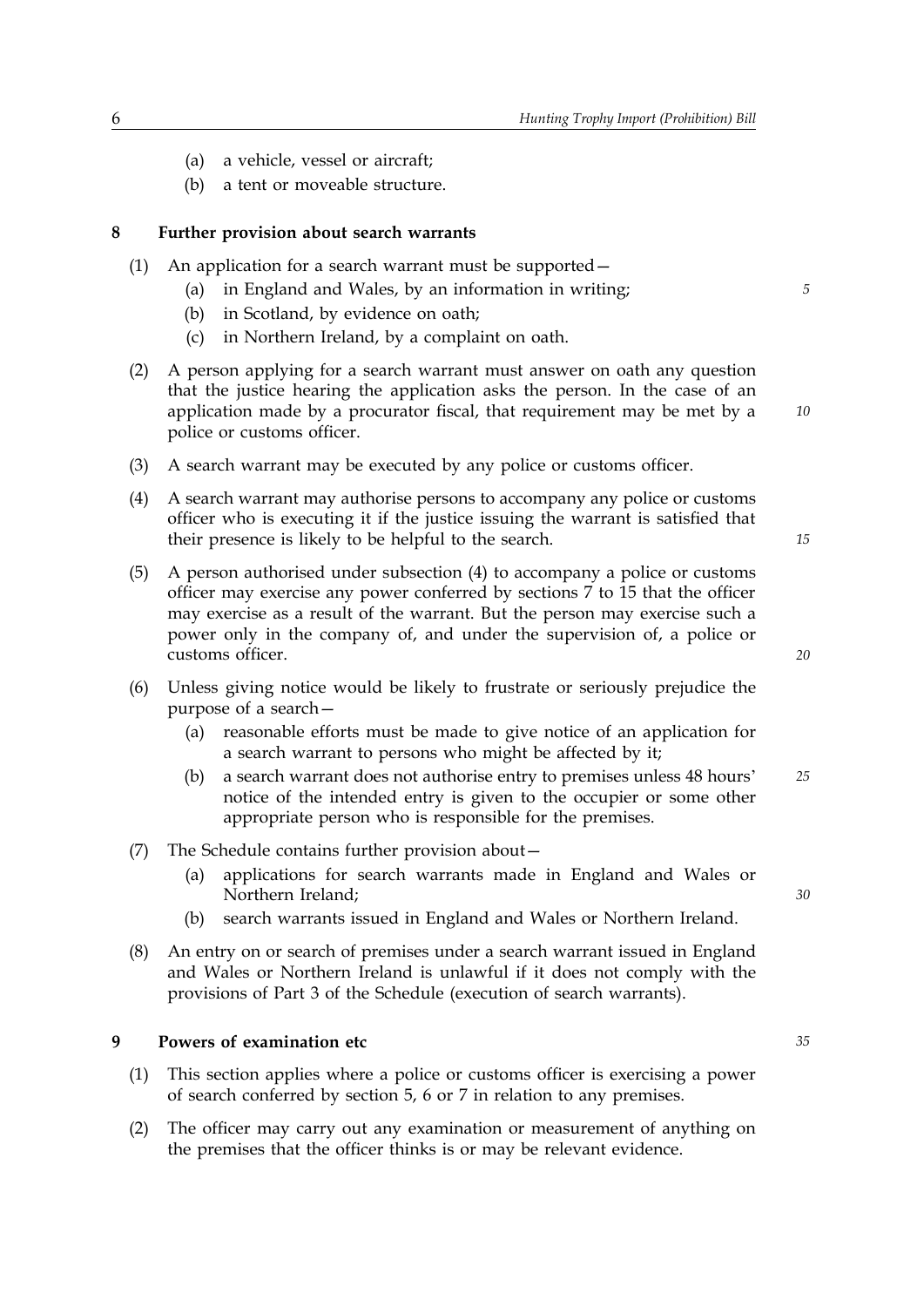- (3) The officer may break open any container or other locked thing if satisfied that it is necessary to do so for the purpose of—
	- (a) determining whether a relevant offence has been committed, or
	- (b) investigating a relevant offence.
- (4) The officer may require any person on the premises to provide any help or *5* facilities, with respect to matters under the person's control, that the officer considers would facilitate the exercise of—
	- (a) a power of search conferred on the officer by section 5, 6 or 7, or
	- (b) a power conferred on the officer by this section.
- (5) Nothing in this section confers any power to search a person. *10*

## **10 Power to require production of documents etc**

- (1) This section applies where a police or customs officer is exercising a power of search conferred by section 5, 6 or 7 in relation to any premises.
- (2) *15* The officer may require any person on the premises to produce any document or record in the person's possession or control that the officer thinks is or is likely to be relevant to—
	- (a) the question whether a relevant offence has been committed, or
	- (b) the investigation of a relevant offence.
- (3) A reference in this section to the production of a document includes a reference to the production of—
	- (a) a hard copy of information recorded otherwise than in hard copy form, or
	- (b) information in a form from which a hard copy can be readily obtained.
- (4) For the purposes of this section—
	- (a) information is recorded in "hard copy form" if it is recorded in a paper *25* copy or similar form capable of being read (and references to "hard copy" have a corresponding meaning);
	- (b) information can be read only if—
		- (i) it can be read with the naked eye, or
		- (ii) to the extent that it consists of images (for example *30* photographs, pictures, maps, plans or drawings), it can be seen with the naked eye.

## **11 Powers of seizure etc**

- (1) A police or customs officer who is exercising the power of search conferred herein may seize and detain anything found in the course of the search.
- (2) A police or customs officer who is exercising a power of search in relation to any premises may—
	- (a) seize and detain or remove any item found on the premises;
	- (b) take copies of or extracts from any document or record found on the premises.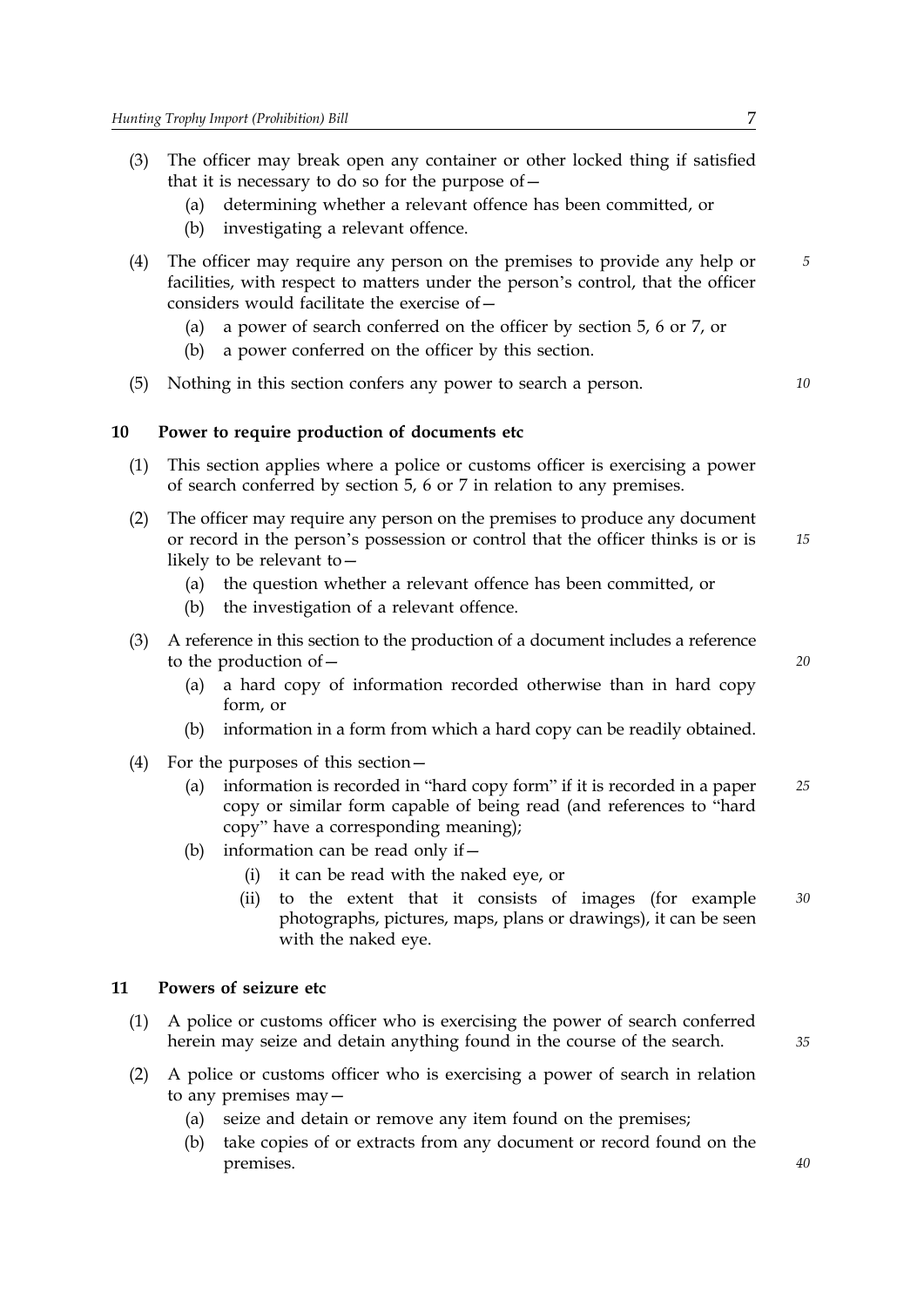- (3) An officer to whom a document or record has been produced in response to a requirement imposed herein may—
	- (a) seize and detain or remove that document or record;
	- (b) take copies of or extracts from that document or record. In this subsection "document" includes anything falling within the parameters of this Act.
- (4) The powers under this section may be exercised only—
	- (a) for the purposes of determining whether a relevant offence has been committed, or
	- (b) in relation to an item that the officer concerned reasonably believes *10* to be relevant evidence.

#### **12 Accredited civilian officers: powers of entry**

- (1) An accredited civilian officer may on giving reasonable notice—
	- (a) *15* enter premises that the accredited civilian officer reasonably thinks may be used in connection with importation of a hunting trophy (including any item that is a specimen acquired from trophy hunting) for the purpose of assessing compliance with the provisions of this Act, or
	- (b) enter premises on which the officer has reasonable grounds to suspect that there is relevant evidence.
- (2) In this Act "accredited civilian officer" means an officer of the Secretary of State who is authorised by the Secretary of State for the purposes of this Act.
- (3) A notice under this section must—
	- (a) be in writing,
	- (b) be given to the occupier of the premises, *25*
	- (c) set out the purpose of the proposed entry, and
	- (d) explain the effect of section 18 (offences of obstruction).
- (4) The requirement in subsection (3)(b) may be complied with by delivering or leaving the notice at the premises or sending it there by post.

## **13 Other powers of accredited civilian officers** *30*

- (1) This section applies where—
	- (a) an accredited civilian officer enters premises under the terms of this Act, or
	- (b) an accredited civilian officer who is lawfully on premises has reasonable grounds to suspect that there is relevant evidence on those premises.
- (2) The officer may carry out any examination or measurement of anything on the premises that the officer thinks is or may be relevant evidence.
- (3) The officer may require any person on the premises to produce any document or record in the person's possession or control that the officer thinks is or is likely to be relevant to—

*20*

*5*

*35*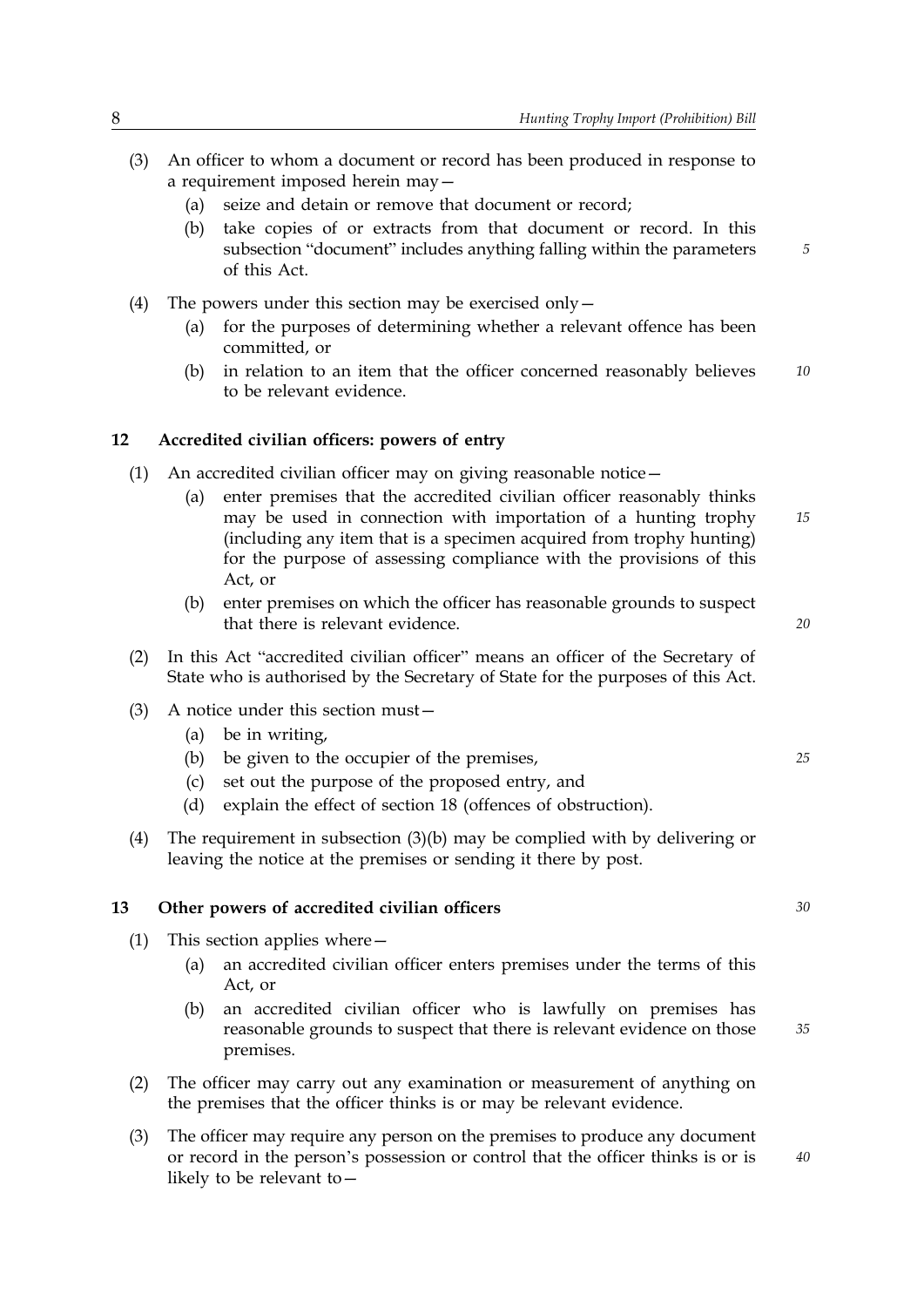- (a) the question whether a relevant offence has been committed, or
- (b) the investigation of a relevant offence.
- (4) The officer may—
	- (a) seize and detain or remove any item found on the premises;
	- (b) take copies of or extracts from any document or record found on the *5* premises.
- (5) An officer to whom a document or record has been produced in response to a requirement under subsection (3) may—
	- (a) seize and detain or remove the document or record;
	- (b) take copies of or extracts from the document or record. *10*
- (6) The powers under subsections (4) and (5) may be exercised only  $-$ 
	- (a) for the purposes of determining whether a relevant offence has been committed, or
	- (b) in relation to an item that the officer concerned reasonably believes to be relevant evidence.

- (7) The officer may require any person on the premises to provide any help or facilities, with respect to matters under the person's control, that the officer considers would facilitate the exercise of a power conferred on the officer by this section.
- (8) Subsections (3) and (4) of section 10 apply for the purposes of this section as *20* they apply for the purposes of that one.

## **14 Notices and records in relation to seized items**

- (1) This section applies where an officer, or a person accompanying an officer, seizes an item under the above sections.
- (2) When the item is seized, the officer must make reasonable efforts to give a *25* written notice to each of the following persons—
	- (a) in the case of an item seized from a person, the person from whom the item was seized;
	- (b) *30* in the case of an item seized from premises, any person who appears to the officer to be the occupier of the premises or otherwise to be in charge of the premises;
	- (c) if the officer thinks that the item may belong to any person not falling within paragraph (a) or (b), that other person. A person falling within any of paragraphs (a) to (c) is referred to in this section as an "affected person".
- $(3)$  If  $-$ 
	- (a) the item is seized from premises, and
	- (b) at the time of the seizure it is not reasonably practicable to give a notice to an affected person, the officer must leave a copy of the notice in a prominent place on the premises.
- (4) The notice must—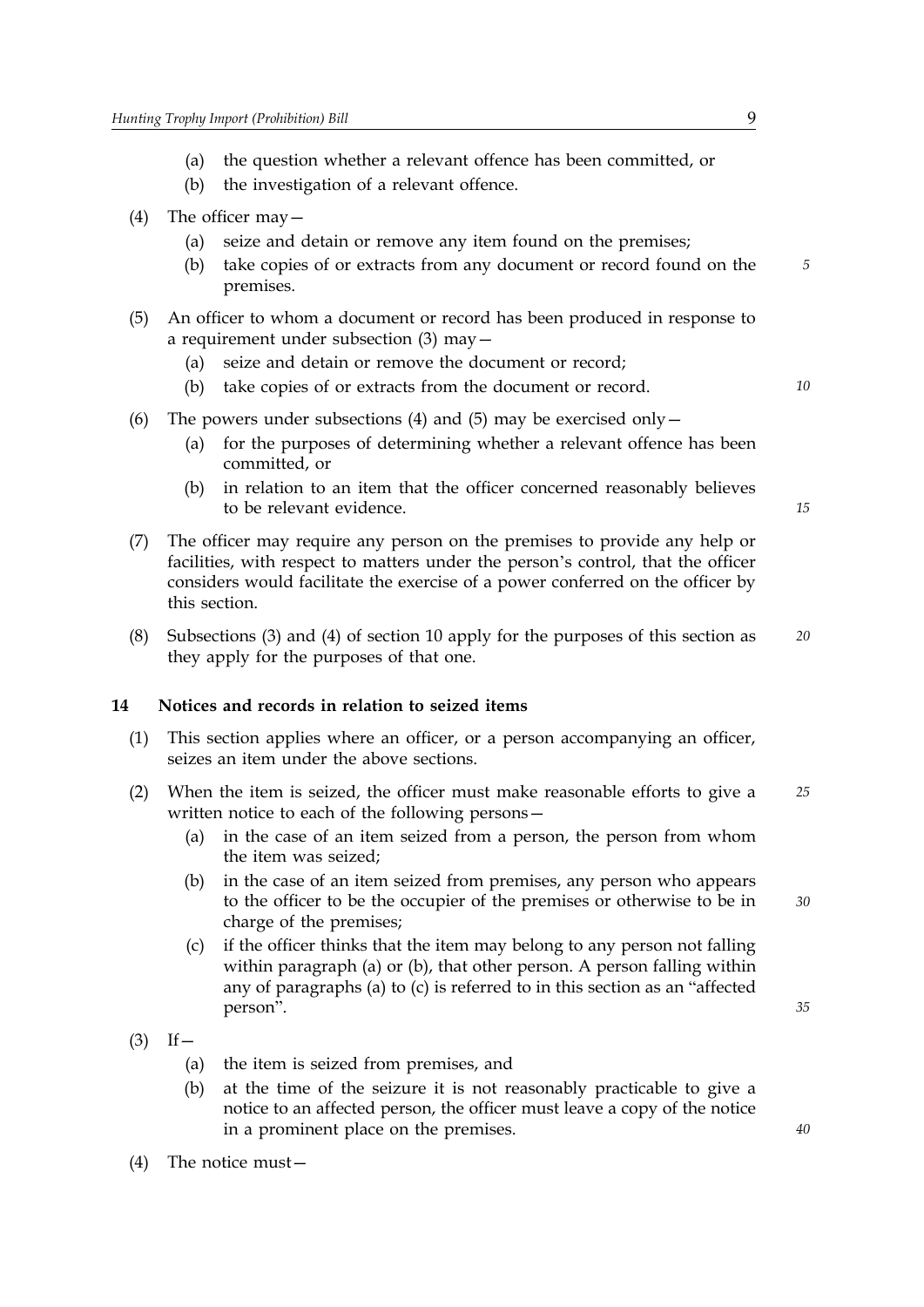- (a) state what has been seized and the reason for its seizure;
- (b) specify any offence that the officer suspects has been committed;
- (5) The officer must make a record of what has been seized.
- (6) If a person who appears to the officer concerned to be an affected person asks for a copy of that record, the officer must provide a copy of it to that person within a reasonable time.

#### **15 Powers of entry, search and seizure: supplementary provision**

- (1) An officer who is exercising, or is about to exercise, a power conferred by the relevant sections must—
	- (a) give his or her name, and *10*

*5*

- (b) if not a constable in uniform, produce documentary evidence that he or she is authorised to exercise the power, if asked to do so by a person entitled to make the request.
- (2) The persons entitled to make the request are  $-$ 
	- (a) in the case of a power exercisable in relation to an individual, that *15* individual;
	- (b) in the case of a power exercisable in relation to a vehicle, vessel or aircraft, a person in charge of that vehicle, vessel or aircraft;
	- $(c)$ in the case of a power exercisable in relation to premises, an occupier of those premises who is on the premises.
- (3) An officer need not comply with subsection (1) if it is not reasonably practicable to do so.
- (4) An officer may use reasonable force, if necessary, for the purpose of exercising a power conferred on the officer.
- (5) A person authorised to accompany an officer may use reasonable force, if *25* necessary, for the purpose of exercising a power conferred by the relevant sections.

#### **16 Offences of obstruction etc**

- (1) A person commits an offence if, without reasonable excuse, the person intentionally obstructs an officer in the performance of any of the officer's functions under the relevant sections.
- (2) A person commits an offence if  $-$ 
	- (a) the person fails without reasonable excuse to comply with a requirement reasonably made, or a direction reasonably given, by an officer in the exercise of a power conferred by the relevant sections, or
	- (b) the person prevents another person from complying with any such requirement or direction.
- (3) A reference in this section to an officer includes a reference to a person authorised to accompany a police or customs officer.

*20*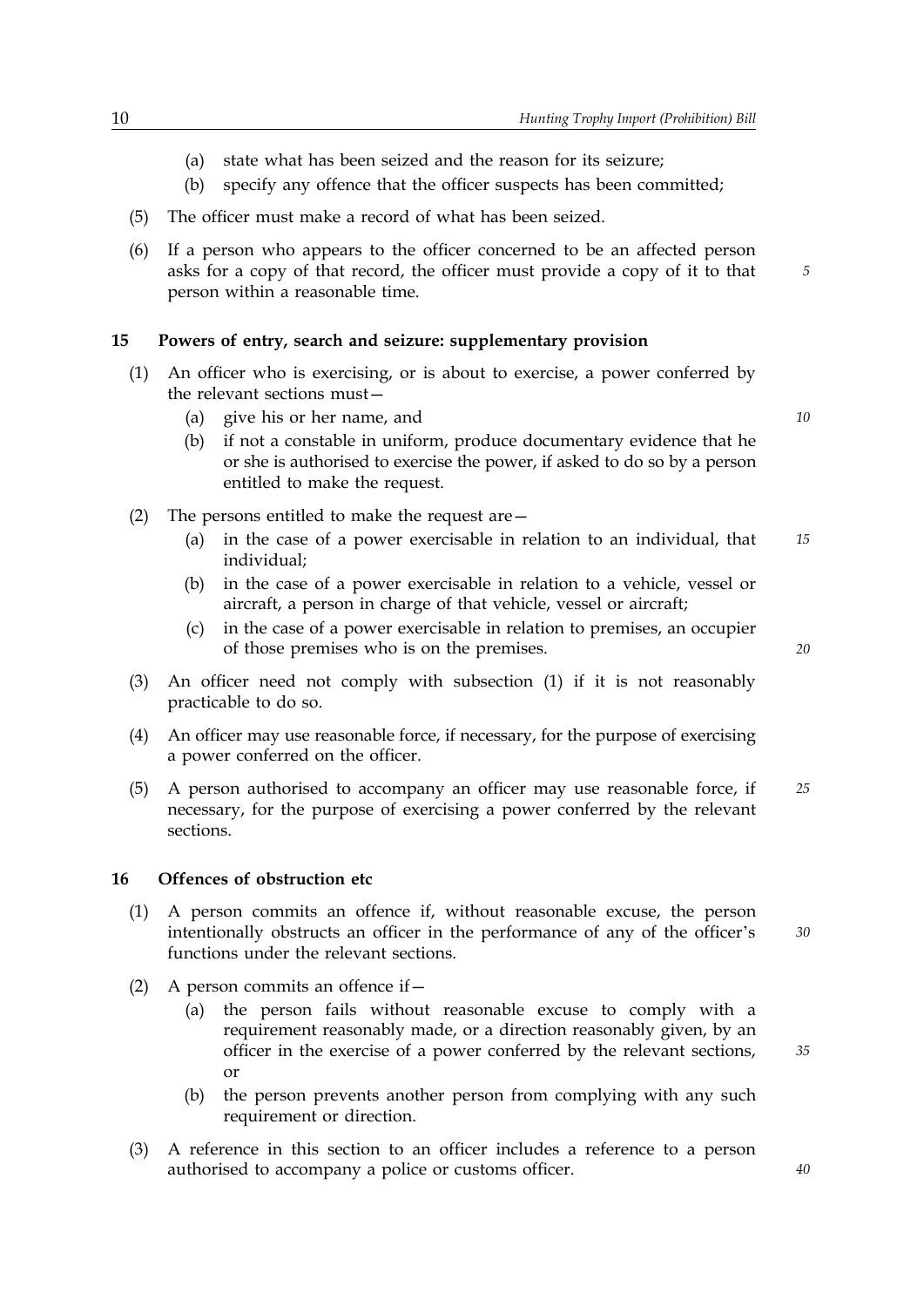- (4) A person who commits an offence under this section is liable—
	- (a) on summary conviction in England and Wales, to imprisonment for a term not exceeding six months or a fine (or both);
	- (b) on summary conviction in Scotland or Northern Ireland, to imprisonment for a term not exceeding six months or a fine not exceeding level 5 on the standard scale (or both).

#### **17 Retention of seized items**

- (1) An item seized may be retained for as long as is necessary in all the circumstances and in particular—
	- (a) for use as evidence at a trial for a relevant offence, or *10*
	- (b) for forensic examination or for investigation in connection with a relevant offence.
- (2) An item may be not be retained for either of the purposes mentioned in subsection (1) if a photograph or a copy would be sufficient for that purpose.

#### **18 Forfeiture of seized items by court on application** *15*

- (1) A police officer or an accredited civilian officer may apply to the appropriate court for the forfeiture of an item retained under the terms of this Act.
- (2) The item is to be retained while proceedings on such an application are in progress.
- (3) Where an application under this section is made in relation to an item, the *20* court may order the item to be forfeited if satisfied—
	- (a) that a relevant offence has been committed in respect of it, or
	- (b) that it was used in the commission of a relevant offence.
- (4) If the court does not order the item to be forfeited, it must order the item to be returned to a person entitled to it.
- (5) Where an item is ordered to be forfeited under subsection (3), it may be disposed of in whatever way is thought appropriate by  $-$ 
	- (a) the officer who made the application,
	- (b) another police officer or accredited civilian officer acting on behalf of the same person as that officer, or
	- (c) the Secretary of State.
- (6) But the item may not be disposed of under subsection  $(5)$  -
	- (a) before the end of the period within which an appeal under section 31 may be made against the order, or
	- (b) if such an appeal is made, before it is determined or otherwise dealt *35* with.
- (7) Where an order for the return of an item is made under subsection (4), the item may nevertheless be retained—
	- (a) until the end of the period within which an appeal under section 31 may be made against the order, or

*5*

*25*

*30*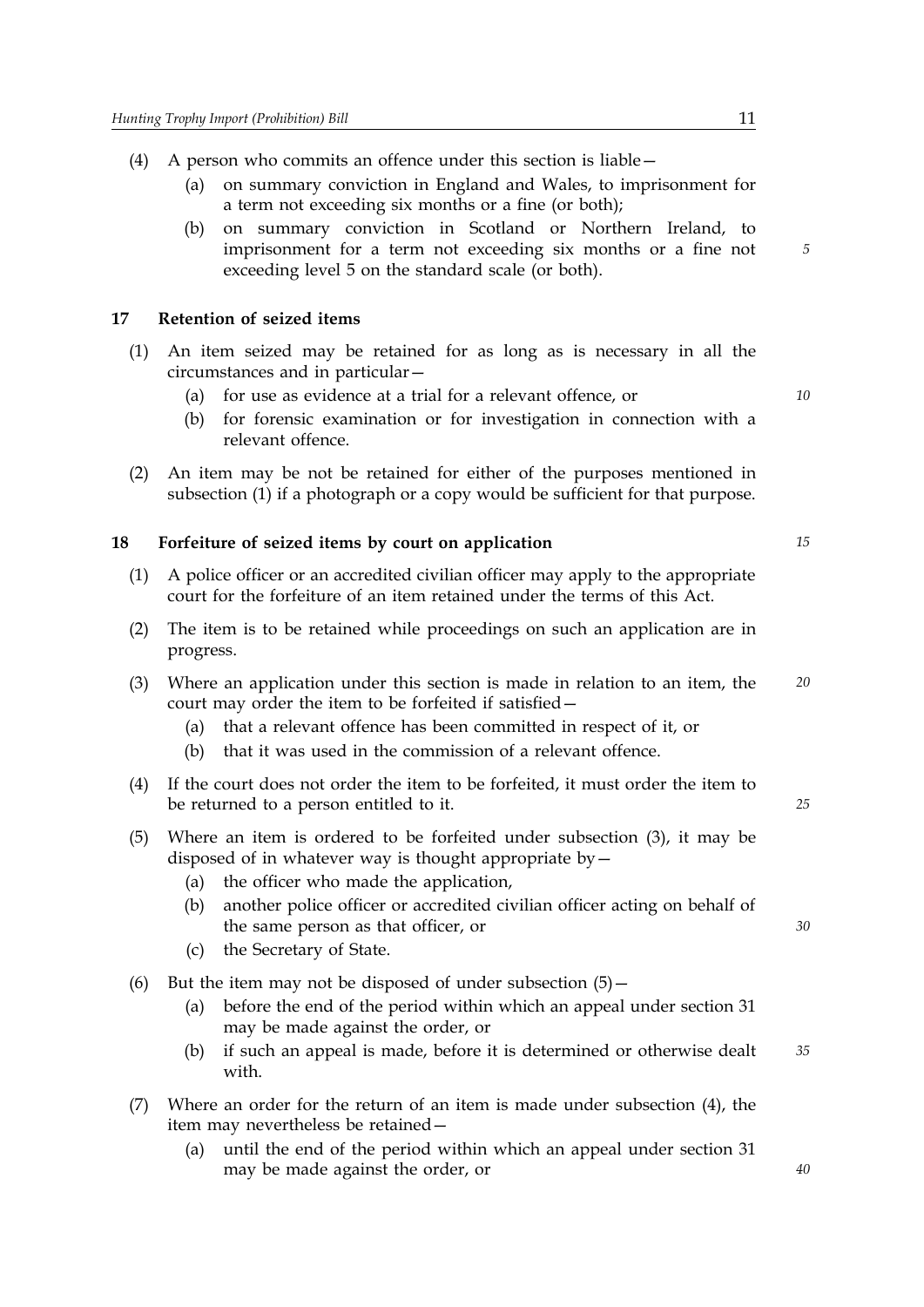- (b) if such an appeal is made, until the time when it is determined or otherwise dealt with.But if it is decided before the end of the period mentioned in paragraph (a) that there is to be no appeal, the item must be returned as soon as possible after that decision is made.
- (8) In this Act— *5*

"the appropriate court" means—

- (a) in relation to England and Wales, a magistrates' court;
- (b) in relation to Scotland, the sheriff;

(c) in relation to Northern Ireland, a court of summary jurisdiction;

"police officer" means— *10*

- (a) a constable;
- (b) a designated NCA officer authorised by the Director General of the National Crime Agency (whether generally or specifically) to exercise the powers of a constable under this Act.
- (9) The persons "entitled" to an item for the purposes of this section are—
	- (a) the person from whom it was seized;
	- (b) (if different) any person to whom it belongs.

## **19 Forfeiture by court following conviction**

| a relevant offence,<br>(a) |                                                                                                   |                                                                                                                   |  |
|----------------------------|---------------------------------------------------------------------------------------------------|-------------------------------------------------------------------------------------------------------------------|--|
| (b)                        | an offence of attempting or conspiring to commit a relevant offence,                              |                                                                                                                   |  |
| (C)                        | an offence under Part 2 of the Serious Crime Act 2007 (encouraging                                |                                                                                                                   |  |
| (d)                        | an offence of inciting a person to commit a relevant offence, or                                  | 25                                                                                                                |  |
| (e)                        | an offence of aiding, abetting, counselling or procuring the commission<br>of a relevant offence. |                                                                                                                   |  |
|                            |                                                                                                   | This section applies where a person is convicted of $-$<br>or assisting crime) in relation to a relevant offence, |  |

- (2) In this section "the court" means—
	- (a) the court by or before which the person is convicted of the offence, except where paragraph (b) or (c) applies;
	- (b) if the person is committed to the Crown Court to be dealt with for the offence, the Crown Court;
	- (c) if the person is remitted to the High Court of Justiciary to be dealt with for the offence, the High Court of Justiciary.
- (3) The court may make an order for the forfeiture of— *35*
	- (a) any hunting trophy, or any item or specimen that is procured from trophy hunting, in respect of which the offence was committed;
	- (b) any other item that was used in the commission of the offence. An order under this subsection is referred to below as a "forfeiture order".
- (4) Before making a forfeiture order under subsection (3)(b) in relation to any *40* item, the court must give an opportunity to make representations to any

*15*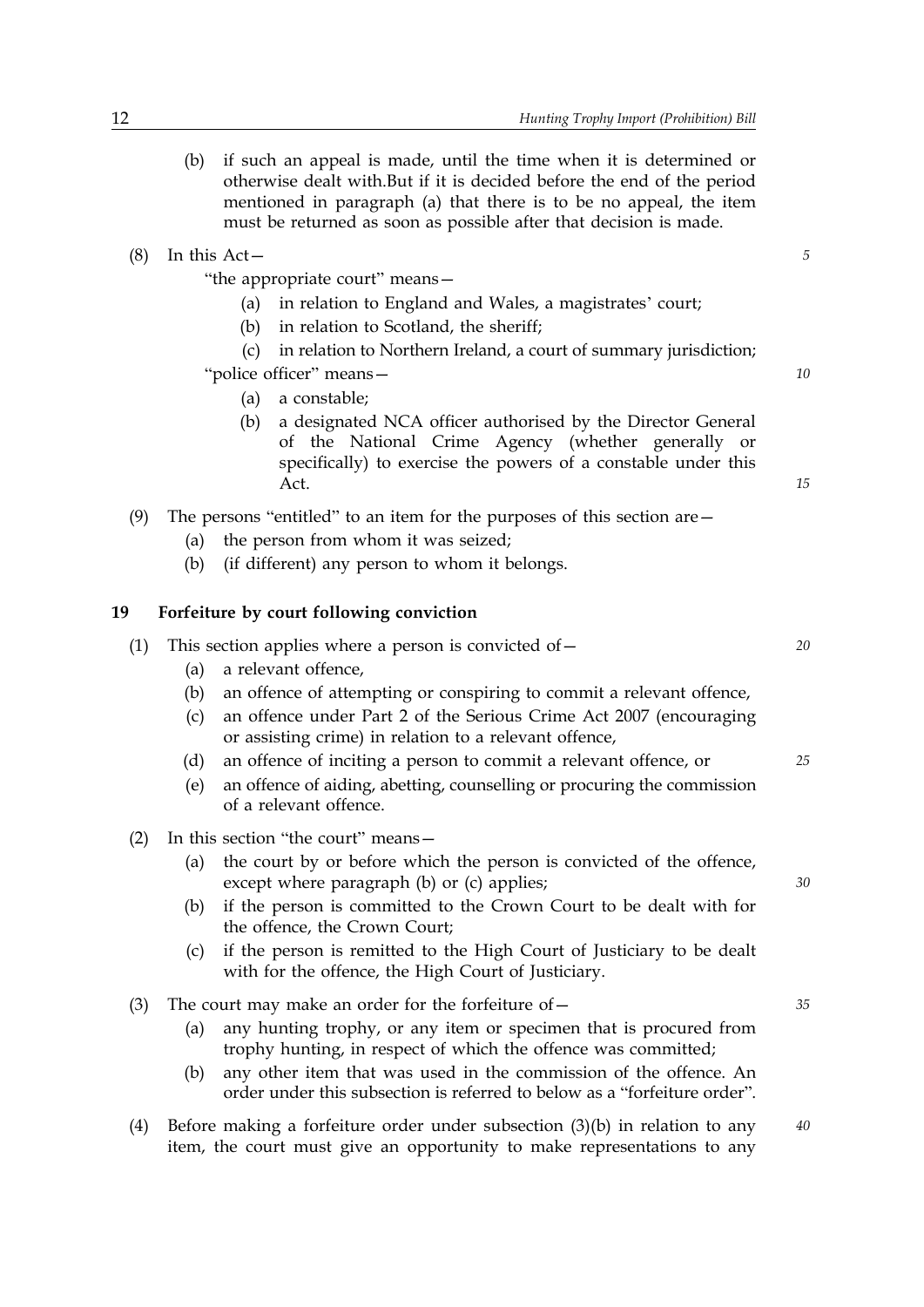person (in addition to the convicted person) who claims to be the owner of the item or otherwise to have an interest in it.

- (5) A forfeiture order may not be made so as to come into force before the time when there is no further possibility (ignoring any power to appeal out of time) of the order being varied or set aside on appeal.
- (6) Where the court makes a forfeiture order, it may also make any other provision that it considers to be necessary for giving effect to the forfeiture.
- (7) That provision may, in particular, include provision relating to the retention, handling, destruction or other disposal of the item.
- (8) Provision made by virtue of this section may be varied at any time by the *10* court that made it.

## **20 Application of Customs and Excise Management Act 1979**

- (1) An item that is—
	- (a) imported or exported in breach of the prohibition, or
	- (b) declared for, or brought to a place in the United Kingdom for, *15* exportation in breach of the prohibition, is liable to forfeiture under the Customs and Excise Management Act 1979.
- (2) Section 5 of that Act (time of importation, exportation, etc) applies for the purposes of this section as it applies for the purposes of that Act.

## **21 Liability of corporate officers for offences by bodies corporate etc** *20*

- (1) If an offence under this Act by a body corporate or a Scottish partnership is proved to have been committed with the consent or connivance of an officer, the officer (as well as the body corporate or partnership) is guilty of the offence and liable to be proceeded against and punished accordingly.
- (2) In relation to a body corporate "officer" means— *25*
	- (a) a director, manager, secretary or other similar officer of the body, or
	- (b) a person purporting to act in any such capacity.
- (3) In relation to a Scottish partnership "officer" means—
	- (a) a partner, or
	- (b) a person purporting to act as a partner. *30*
- (4) If the affairs of a body corporate are managed by its members, subsection (1) applies in relation to the acts and omissions of a member in connection with functions of management as if the member were an officer of the body.

#### **22 Amendment of the Control of Trade in Endangered Species Regulations 2018**

- (1) The Control of Trade in Endangered Species Regulations 2018 (S.I. 2018/703) *35* are amended as follows.
- (2) In regulation 7 (proof of lawful import or export), at the end of paragraph (1) insert "or the Hunting Trophy Import Prohibition Act 2021".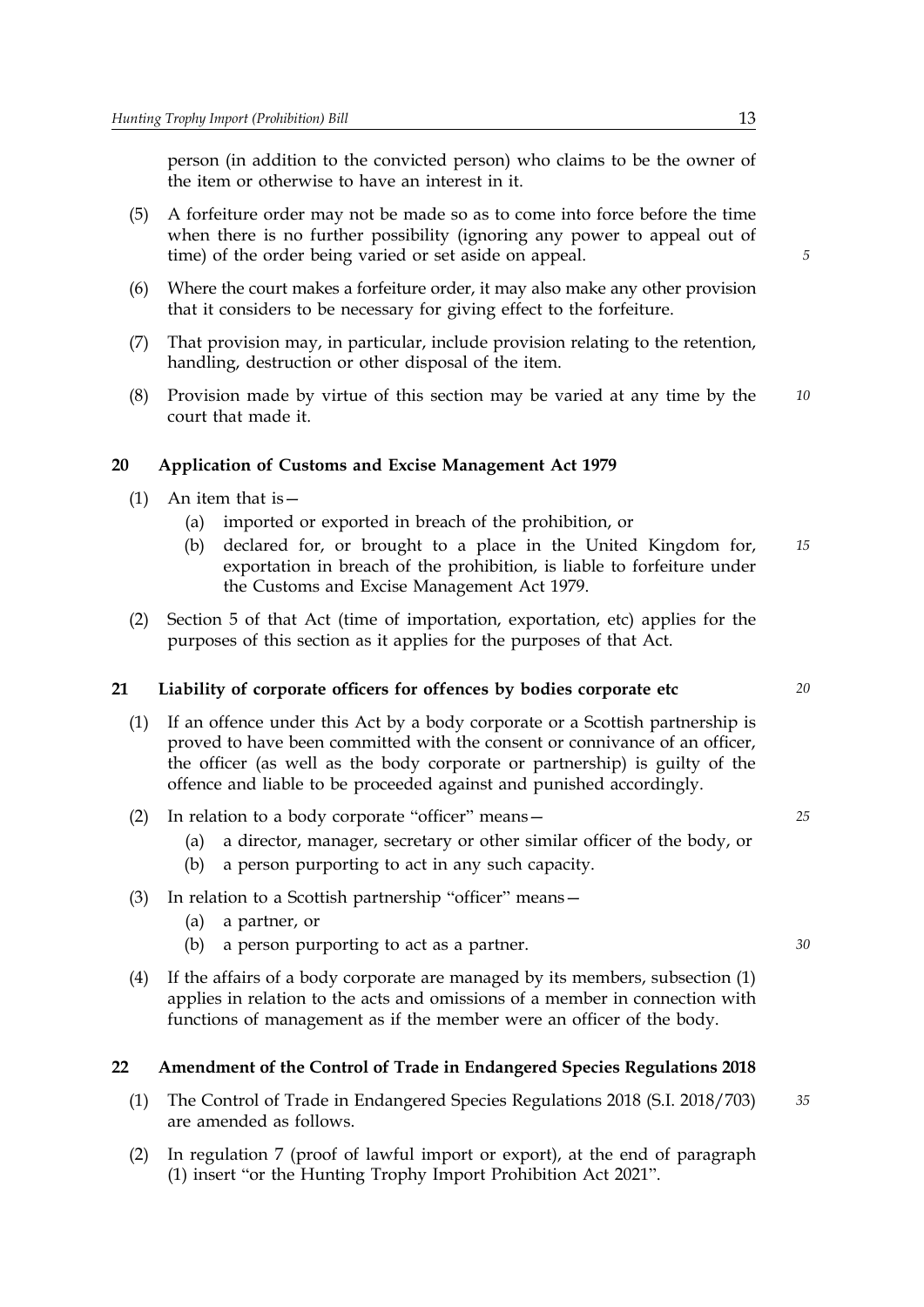## **23 Financial provision**

*Any expenditure incurred by the Secretary of State under or by virtue of this Act is to be paid out of money provided by Parliament.* 

## **24 Extent, commencement and short title**

(1) This Act extends to England and Wales, Scotland and Northern Ireland. *5*

- (2) This Act comes into force at the end of the period of 30 days beginning on the day on which this Act is passed.
- (3) This Act may be cited as the Hunting Trophy Import (Prohibition) Act 2021.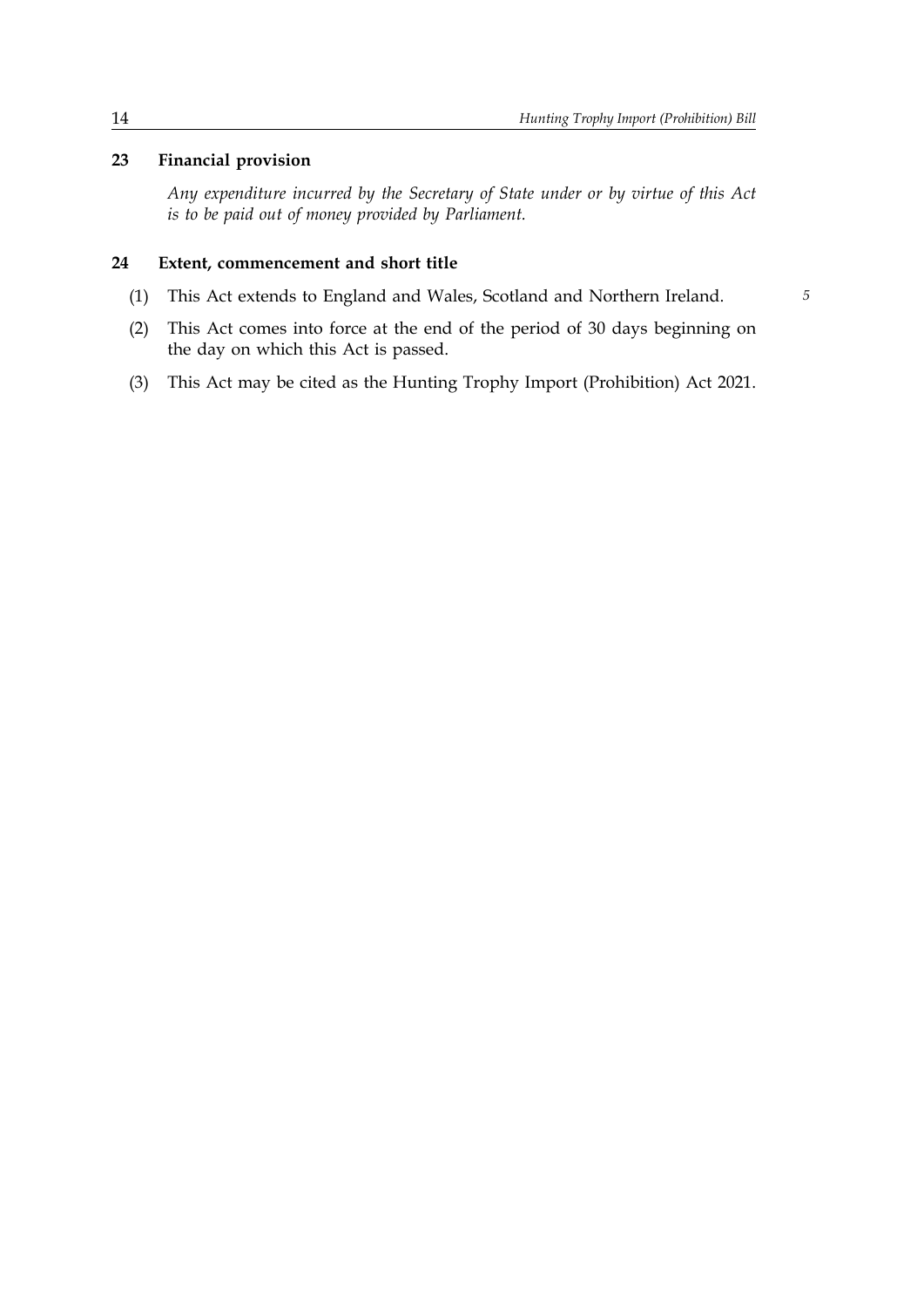#### SCHEDULE Section 8

SEARCH WARRANTS: ENGLAND AND WALES AND NORTHERN IRELAND

#### **PART 1**

#### PRELIMINARY

*Application of this Schedule 5*

1 This Schedule applies to—

- (a) applications for search warrants made in England and Wales or Northern Ireland;
- (b) search warrants issued in England and Wales or Northern Ireland.

## *Interpretation 10*

2 In this Schedule—

"senior officer" means—

- (a) a constable of at least the rank of inspector;
- (b) a designated customs official of at least the grade of senior officer;
- (c) a designated NCA officer of grade 3 or above;

"specific-premises warrant" and "all-premises warrant" have the meaning given by section 7(4).

## **PART 2**

## SEARCH WARRANTS: APPLICATIONS AND SAFEGUARDS *20*

#### *Applications for warrants*

|  |  |  |  |  | (1) A person applying for a search warrant must $-$ |  |
|--|--|--|--|--|-----------------------------------------------------|--|
|--|--|--|--|--|-----------------------------------------------------|--|

- (a) state that the application is made under section 7 of this Act;
- (b) specify the matters set out in sub-paragraph (2) or (3) (as the case may be);
- (c) state what are the grounds for suspecting that relevant evidence is on the premises;
- (d) specify the offence to which the evidence relates.
- (2) A person who is applying for a specific-premises warrant must specify each set of premises that it is desired to enter and search.
- (3) A person who is applying for an all-premises warrant must—
	- (a) specify as many of the sets of premises that it is desired to enter and search as it is reasonably practicable to specify;
	- (b) specify the person who is in occupation or control of those premises and any other premises that it is desired to enter and search;

*15*

*25*

*30*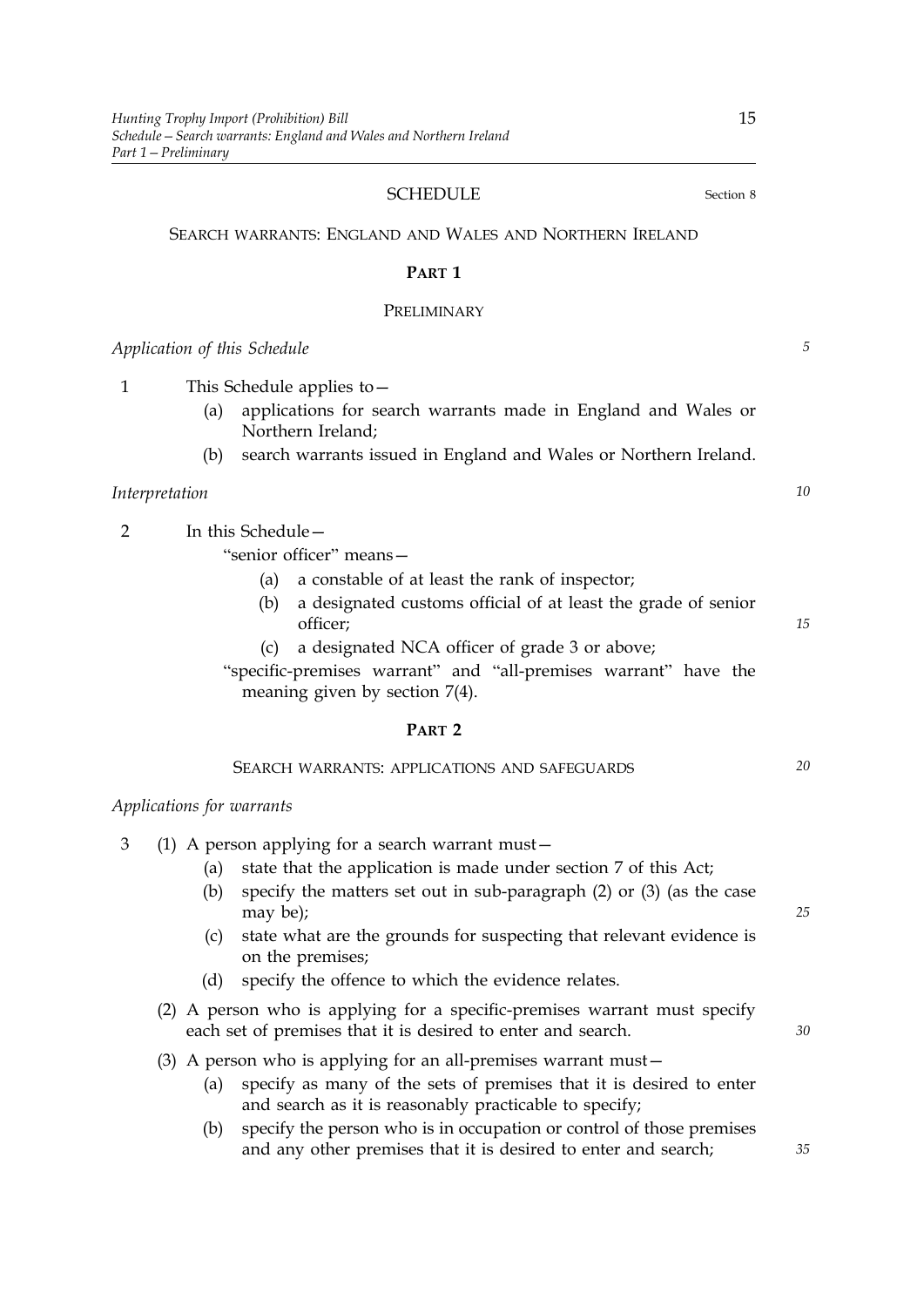- (c) explain why it is necessary to search more premises than those specified under paragraph (a);
- (d) explain why it is not reasonably practicable to specify all the premises that it is desired to enter and search.
- (4) A person who is applying for a search warrant authorising entry and search *5* on more than one occasion must also state—
	- (a) the ground on which the person applies for such a warrant;
	- (b) whether the person seeks a warrant authorising an unlimited number of entries, or (if not) the maximum number of entries desired.

*Safeguards in connection with power of entry conferred by warrant 10*

- 4 A search warrant authorises entry on one occasion only, unless it specifies that it authorises multiple entries.
- 5 A search warrant must—
	- (a) specify the name of the person who applied for it;
	- (b) specify the date on which it is issued; *15*
	- (c) state that the warrant is issued under section 7 of this Act;
	- (d) specify each set of premises to be searched, or (in the case of an all-premises warrant) the person who is in occupation or control of premises to be searched, together with any premises to be searched that are under the person's occupation or control and can be specified;
	- (e) specify the offence to which the relevant evidence relates.
- 6 Two copies must be made of a search warrant that specifies only one set (1) of premises and does not authorise multiple entries.
	- (2) As many copies as are reasonably required may be made of any other kind *25* of search warrant.
	- (3) The copies must be clearly certified as copies.

#### **PART 3**

#### EXECUTION OF SEARCH WARRANTS

*Warrant to be executed within one month 30*

7 Entry and search under a search warrant must be within the period of one month starting with the date of its issue.

#### *All-premises warrants*

- 8  $(1)$  In the case of an all-premises warrant, premises that are not specified in the warrant may be entered and searched only if a senior officer has authorised them to be entered.
	- (2) An authorisation under sub-paragraph (1) must be in writing.

*35*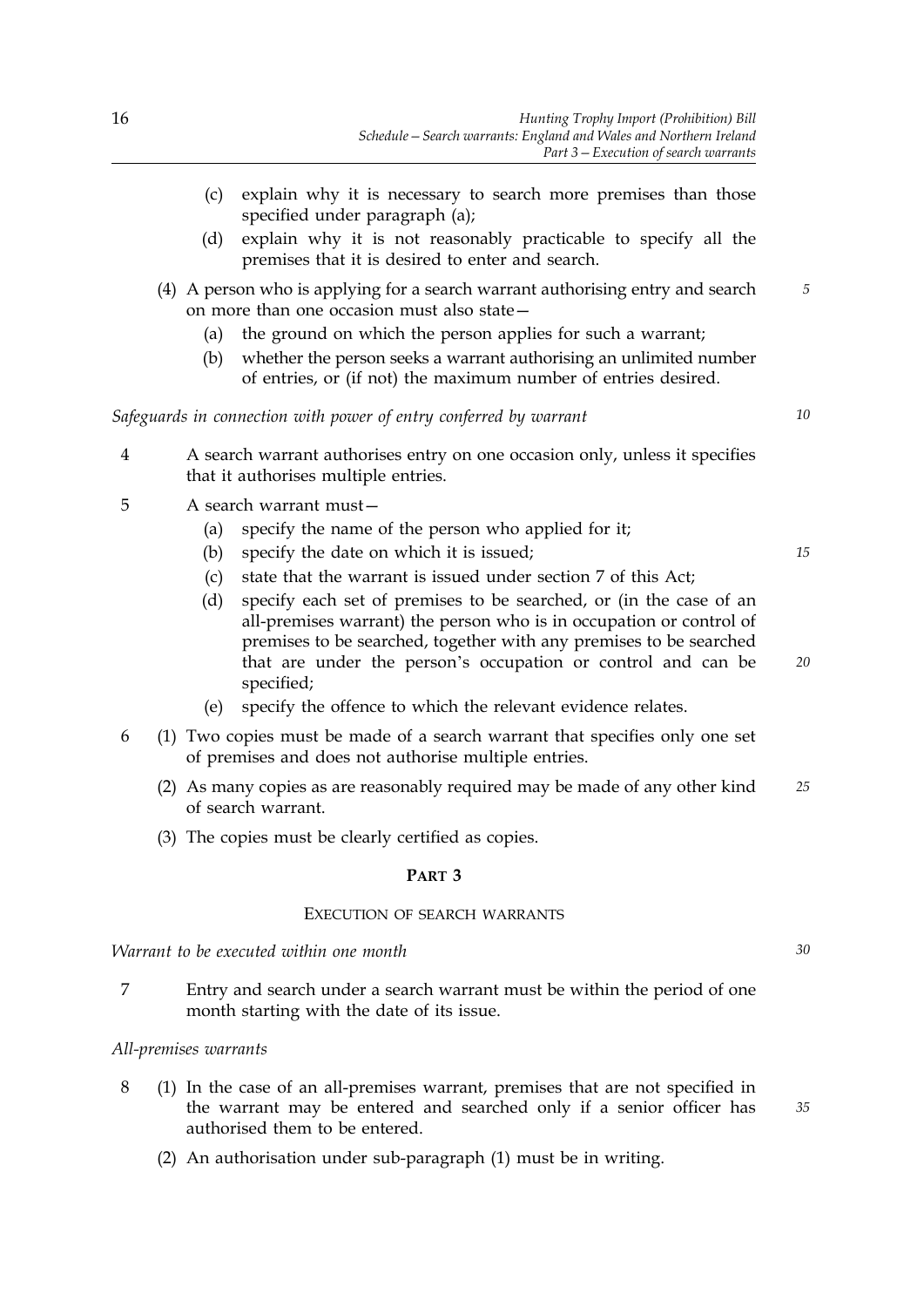#### *Search of premises more than once*

- 9 (1) Premises may be entered or searched for the second or a subsequent time under a search warrant authorising multiple entries only if a senior officer has authorised that entry to the premises.
	- (2) An authorisation under sub-paragraph (1) must be in writing. *5*

#### *Time of search*

10 Entry and search under a search warrant must be at a reasonable hour unless it appears to the officer executing it that the purpose of a search may be frustrated or seriously prejudiced on an entry at a reasonable hour.

## *Evidence of authority etc 10*

- 11 Where the occupier of premises to be entered and searched under a search (1) warrant is present at the time when a police or customs officer seeks to execute the warrant, the following requirements must be satisfied—
	- (a) the occupier must be told the officer's name;
	- (b) if not a constable in uniform, the officer must produce to the *15* occupier documentary evidence that the officer is a police or customs officer;
	- (c) the officer must produce the warrant to the occupier and supply the occupier with a copy of it.
	- (2) Where the occupier of premises to be entered and searched under a search *20* warrant is not present at the time when a police or customs officer seeks to execute the warrant—
		- (a) if some other person who appears to the officer to be in charge of the premises is present, sub-paragraph (1) has effect as if a reference to the occupier were a reference to that other person;
		- (b) if not, the officer must leave a copy of the warrant in a prominent place on the premises.

#### *Extent of search*

12 A search under a search warrant may only be a search to the extent required for the purpose for which the warrant was issued.

*Securing premises after entry* 

13 A police or customs officer who enters premises under a search warrant must take reasonable steps to ensure that when the officer leaves the premises they are as secure as they were before the officer entered.

## *Return and retention of warrant 35*

14 (1) A search warrant must be returned to the appropriate person (see sub-paragraph  $(2)$ ) –

*25*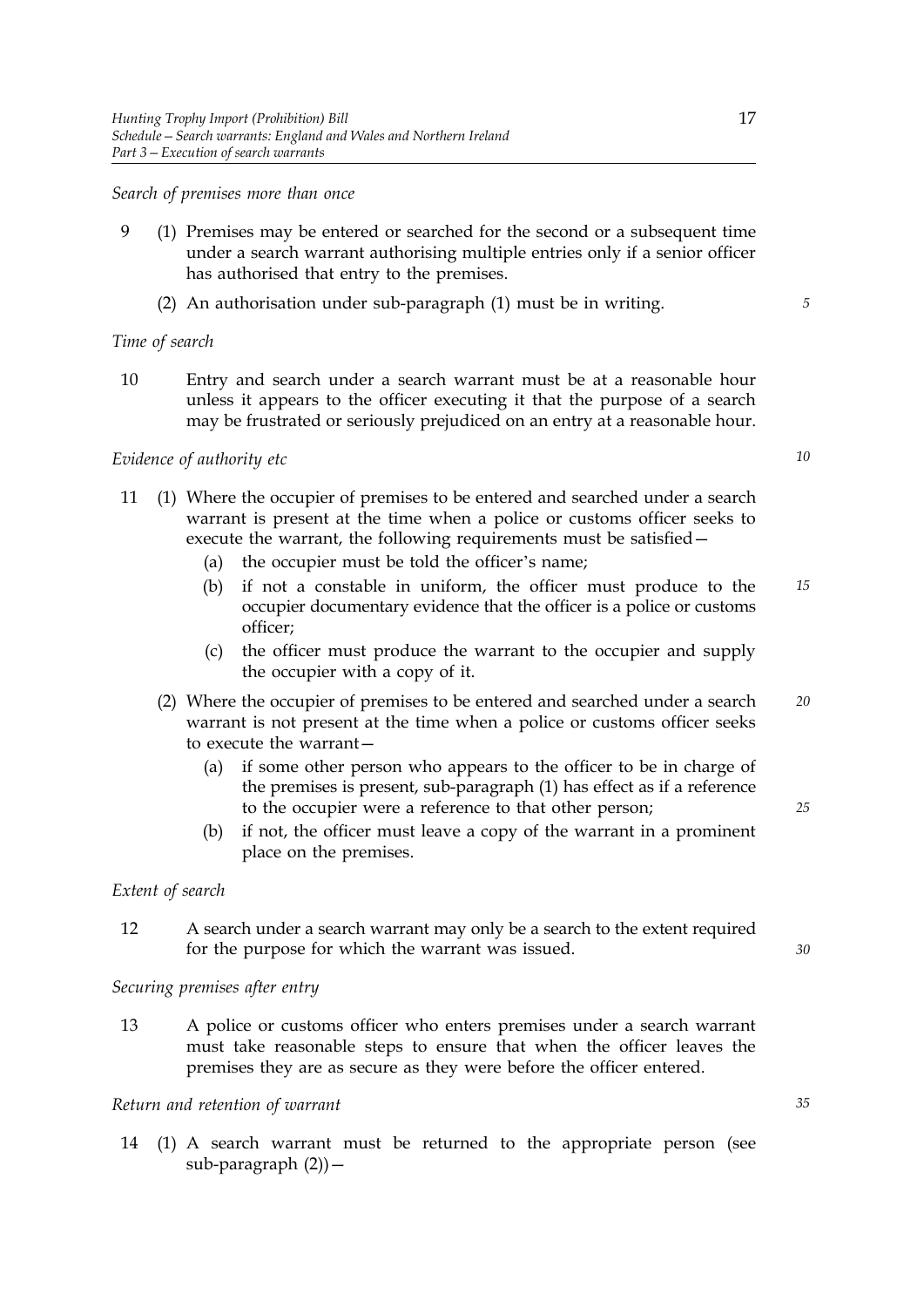- (a) when the warrant has been executed, or
- (b) on or before the expiry of the period of one month starting with the date of its issue, if the warrant is—
	- (i) a specific-premises warrant that has not been executed,
	- (ii) an all-premises warrant, or *5*
	- (iii) a warrant authorising multiple entries.
- (2) The appropriate person is—
	- (a) in the case of a warrant issued in England and Wales, the designated officer for the local justice area in which the justice of the peace was acting when issuing the warrant;
	- (b) in the case of a warrant issued in Northern Ireland, the clerk of petty sessions.
- (3) The appropriate person must retain a search warrant returned under sub-paragraph (1) until the end of the period of 12 months starting with the date of its return.
- (4) If during that period the occupier of premises to which the search warrant relates asks to inspect it, the occupier must be allowed to do so.